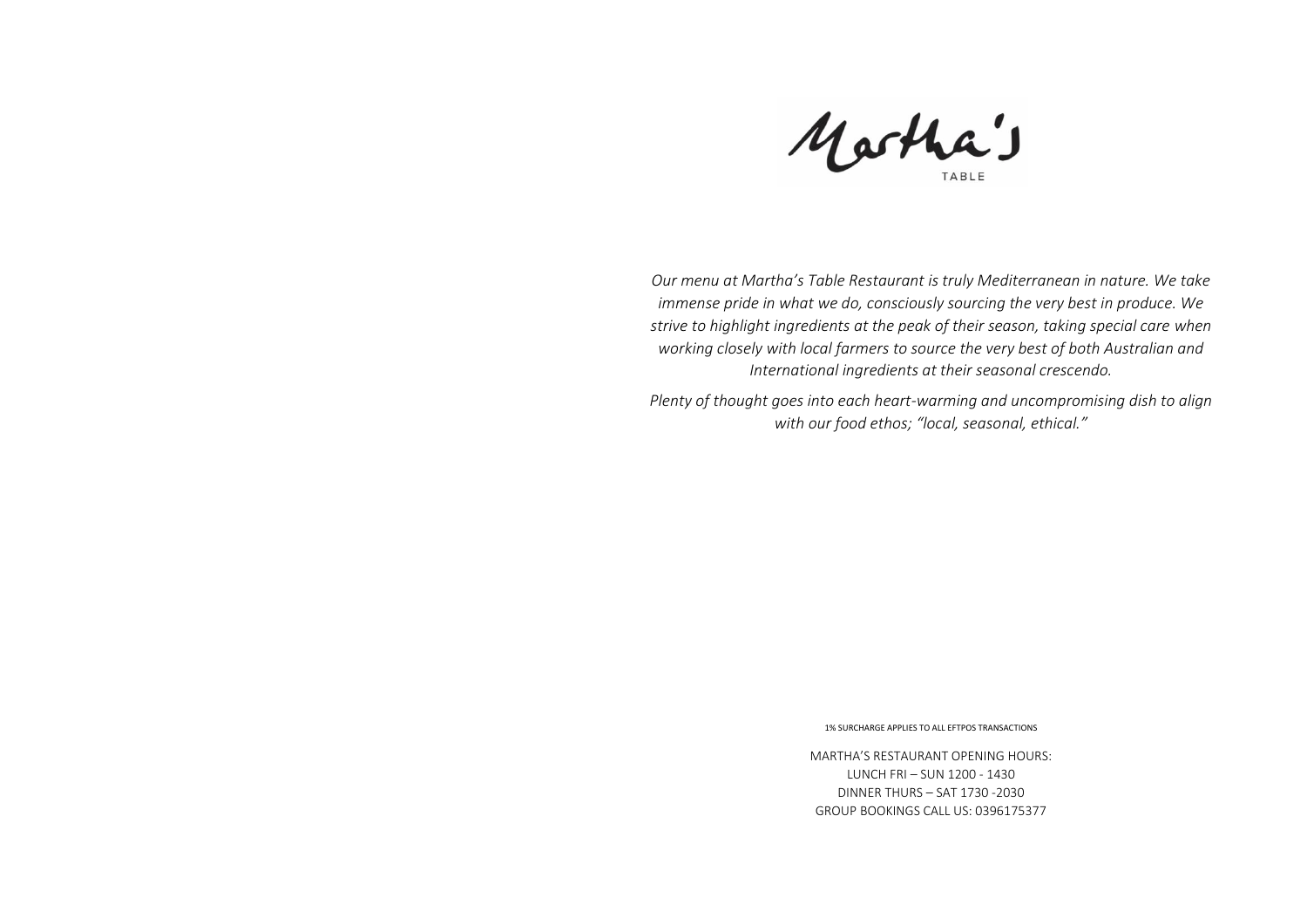Martha's

# TO START House Baked Sourdough, Main Ridge Olive Oil 2pp

### ENTREE

| Fresh Burrata, La Boqueria Chorizo XO, Red Cabbage, Citrus Lavosh             | 23 |    |
|-------------------------------------------------------------------------------|----|----|
| New York Pastrami, Brioche French Toast, Blackberries, Crème Fraiche          | 21 |    |
| Southern Rock Lobster Bisque, Risoni, Wagyu Bresaola, Lovage                  | 27 |    |
| New Zealand Ora King Salmon Crudo, Yarra Valley Chèvre, Calamansi, Sea Greens | 22 | gf |
| Thyme Roasted Beetroot, Quince, Gorgonzola, Nasturtiums                       | 23 |    |

#### Food Allergy Statement

Please note that whilst Martha's Table will endeavour to accommodate requests for special meals, free from customers who have allergies or intolerances, we cannot guarantee complete allergen-free meals. This is due to the potential of trace allergens in the working environment and supplied ingredients. Please speak to one of our staff in you have any concerns.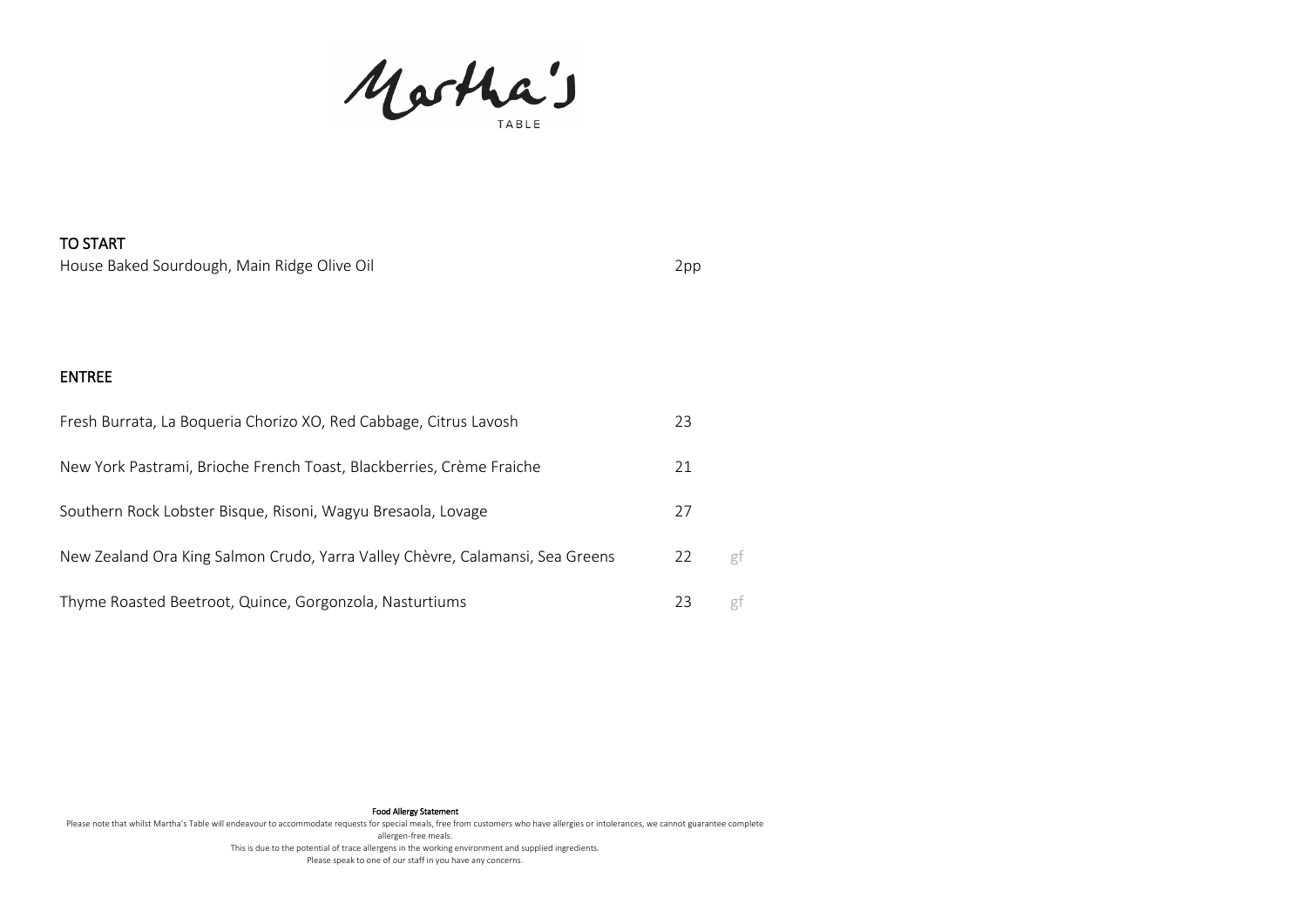Martha's

### MAINS

| Roasted Cauliflower, Pickled Golden Raisins, Red Pepper Harissa, Ancient Grains   | 32 | gf, vg |
|-----------------------------------------------------------------------------------|----|--------|
| Wild Boar Ragu, House Made Tagliatelle, Forestry Mushrooms, Pecorino Romano       | 35 |        |
| Port Phillip Bay Snapper, Heirloom Tomatoes, Pickled Fennel, Saffron Whey Veloute | 46 | gf     |
| Whole Rannoch Farm Quail, Braised Witlof, Butternut Squash, Barberry Sauce        | 37 | gf     |
| Rolled Victorian Lamb Saddle, Winter Beans, Smoked Eggplant, Rosemary Jus         | 44 | gf     |
|                                                                                   |    |        |
| TUSCAN GRILL - Green Beans & Shallots, Madeira Jus gf                             |    |        |
| 300g Bass Strait Grass Fed Scotch Fillet                                          | 84 | gf     |
| 300g Southern Ranges Grass Fed Striploin                                          | 58 | gf     |
| <b>SIDES</b>                                                                      |    |        |
| Hawkes Farm Carrots, Chickpea Hummus, Pistachio Dukkah                            | 14 | gf     |
| Baby Oak Leaves, Red Radishes, Olasagasti Anchovy Dressing                        | 12 | gf     |
| Roasted Heirloom Zucchini, Buffalo Ricotta, Nduja, Hazelnuts                      | 15 | gf     |

Hawkes Farm Kipfler Potatoes, Duck Fat, Lemon Thyme 14